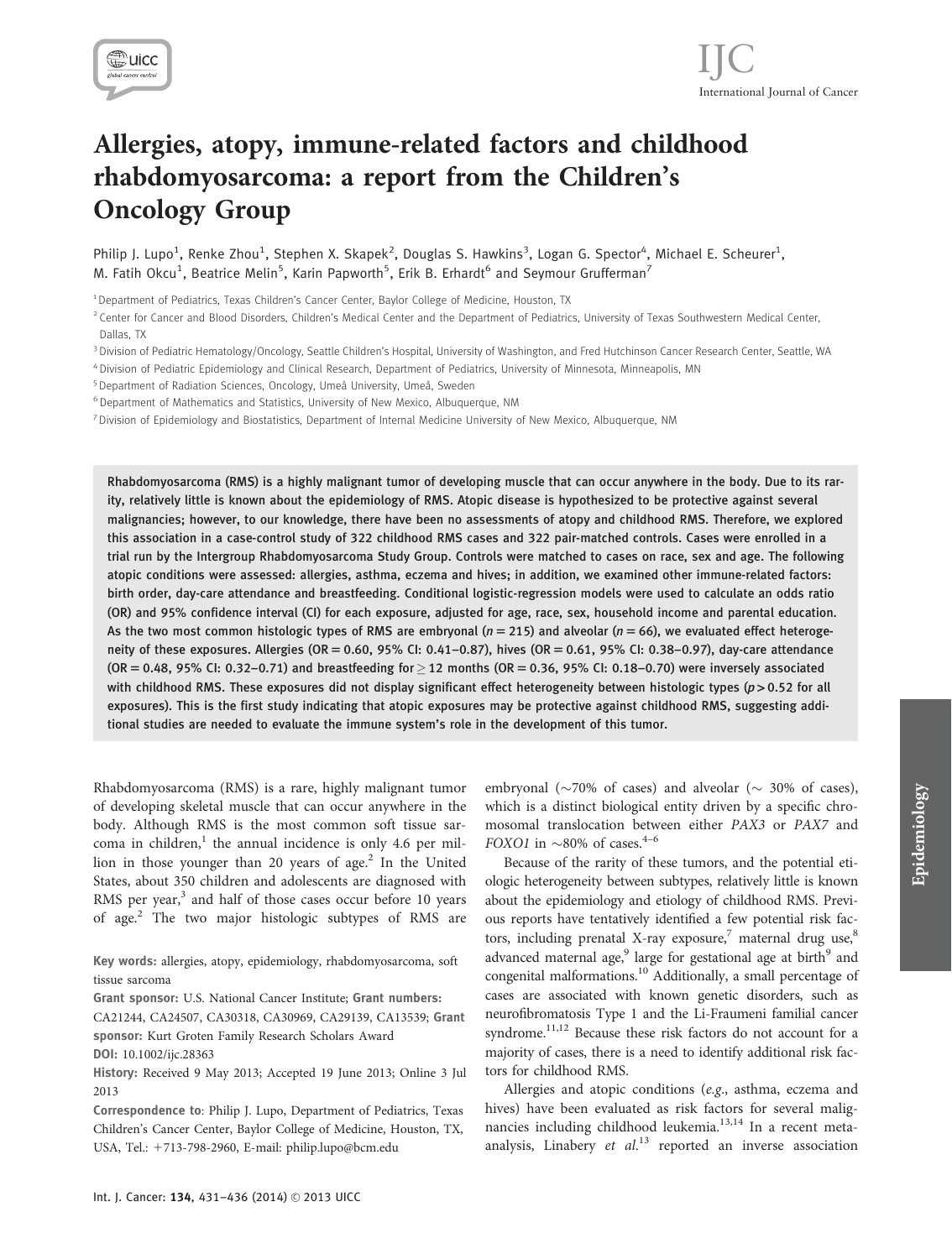## What's new?

According to immune surveillance theory, allergies and atopic disease may protect against certain childhood malignancies, most notably leukemia. The same associations, however, have not been explored for rhabdomyosarcoma (RMS), a rare and highly malignant disease, but the most common soft-tissue sarcoma in children. In this assessment, allergies, hives, day-care attendance, and breastfeeding (for 12 months or longer) were found to be inversely associated with childhood RMS. In addition, as the number of atopic conditions increased, RMS risk decreased. The results point to a possible role for the immune system in the development of childhood RMS.

between atopy/allergies and childhood acute lymphoblastic leukemia (ALL) [odds ratio  $(OR) = 0.69$ , 95% confidence interval  $(CI) = 0.54-0.89$ . Additionally, other factors related to immune system development (birth order, day-care attendance and breastfeeding) seem to be associated with childhood malignancies, including  $ALL<sup>15-17</sup>$  It has been suggested that those with history of allergy and atopic conditions may have a greater capacity to detect and destroy aberrant cells, the so-called immune surveillance theory.<sup>14</sup>

Despite these associations, little work has been done to characterize the role of immune system development, allergies and atopy on childhood RMS risk. As childhood RMS seems to share some other risk factors with ALL including prenatal X-ray exposure,<sup>7,18</sup> being born large for gestational age,<sup>9,19</sup> having neurofibromatosis Type  $1^{10,20}$  and having a congenital malformation, $21$  the goal of our study was to explore the association between atopic conditions, as well as other immunerelated factors<sup>15,22-25</sup> and childhood RMS. We used data from one of the largest case-control studies of childhood RMS with extensive questionnaire data to explore this association.

## Material and Methods Study population

Details of this case-control study have been described previously.7,8,10 Briefly, cases were patients with RMS in one clinical trial conducted by the previous Intergroup Rhabdomyosarcoma Study Group (IRSG), which became part of the Children's Oncology Group (COG) in 2000. IRSG treatment protocols enrolled 80% to 85% of all childhood RMS cases in the United States.<sup>26</sup> For our study, cases were 0 to 20 years of age at diagnosis and were consecutively entered into IRS-III from April 1982 to July 1988. The diagnoses and histologic subtype (*i.e.*, embryonal, alveolar and other) of all cases were confirmed by central expert pathology review. There were 511 patients 0 to 20 years of age in IRS-III during the study period, of whom 440 cases were eligible for our study and 351 had completed interviews. Of the 71 ineligible cases: 29 had no home telephone; nine were not United States residents; 18 were treated in institutions that did not have Institutional Review Board approval and 15 came from families that did not speak English or Spanish. In addition, 89 eligible cases did not participate due to parental ( $n = 41$ ) or physicians' ( $n = 30$ ) refusals, whereas 18 families could not be located. In summary, 73% ( $n = 322$ ) of eligible cases were interviewed and matched with controls.<sup>7,8,10</sup>

Controls were selected by random-digit telephone dialing during the same period. Specifically, a case's area code and first five digits of the telephone number were used with two randomly selected terminal digits to search for a matching control. Controls were pair matched to cases on race, sex and age (within 1 year for cases aged less than 5 years and within 3 years for cases aged 5 to 20 years). Of homes with a matching child, 22% refused to participate.<sup>7,8,10</sup>

## Data collection and variables

Data were collected from case and control families by telephone interview using a structured questionnaire. Both mother and father were asked to participate in the interview. The mean duration of the interview was 70 min for case and 68 min for control families. Interviews were conducted in English or Spanish (six cases and two control families). The interview included questions about childhood and parental environmental exposures, conditions, lifestyles and behavioral factors. On average, parents were asked to recall exposures, which occurred 8 to 9 years before the interview.

For this analysis, we focused on the child's history of allergies and atopic conditions. Therefore, we evaluated the following questions: "Does your child have allergies?"; "Has your child ever had asthma?"; "Did your child have eczema before the date of diagnosis or enrollment in study?"; "Did your child have hives before the date of diagnosis or enrollment in study?" In addition, we examined the following immune-related factors: birth order  $(1, 2, \geq 3)$ ; day-care attendance before kindergarten (no or yes); breastfeeding (no or yes) and breastfeeding duration in months (categorized as  $0, < 6, 6-12, \ge 12$ ).

Covariates for this analysis were selected a priori based on previous literature<sup>14</sup> and included: ethnicity of child (non-Hispanic or Hispanic); maternal education (less than high school, high school or more than high school); paternal education (less than high school, high school or more than high school) and total annual household income in United States Dollars (categorized as  $<$  \$20,000, \$20,000-\$39,999,  $\geq$  \$40,000). Additionally, the following factors were included in all statistical models as they were matching factors: sex of child (male or female); race of child (white, black or other) and age at diagnosis/enrollment (years).

### Statistical analysis

For categorical variables, frequency distributions were tabulated for cases and controls, while means and standard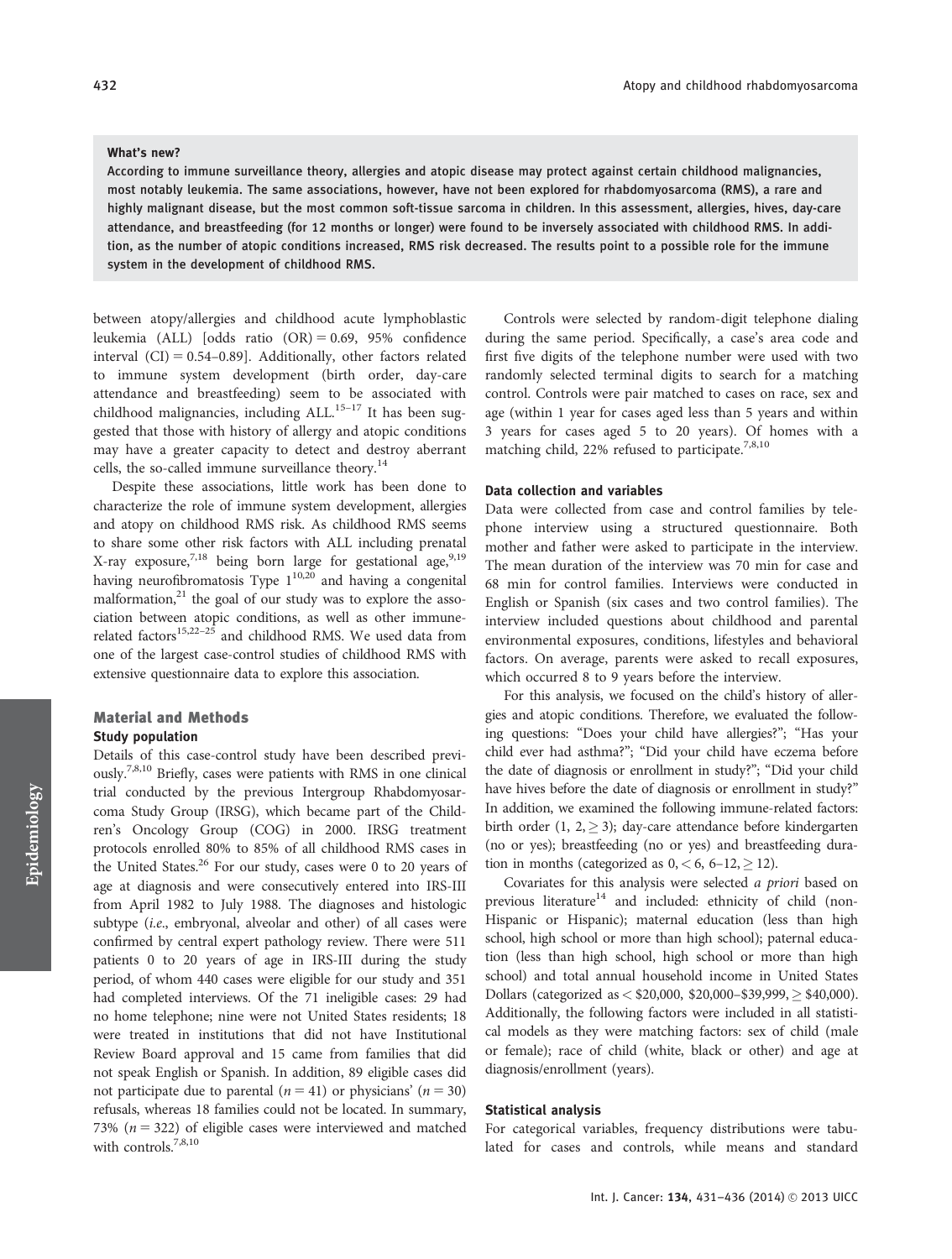| Characteristic                                   | Cases, n (%),<br>$n = 322$ | Controls,<br>$n$ (%), $n = 322$ |  |  |
|--------------------------------------------------|----------------------------|---------------------------------|--|--|
| Sex of child                                     |                            |                                 |  |  |
| Male                                             | 215 (66.8)                 | 215 (66.8)                      |  |  |
| Female                                           | 107 (33.2)                 | 107 (33.2)                      |  |  |
| Race of child                                    |                            |                                 |  |  |
| White                                            | 287 (89.1)                 | 291 (90.4)                      |  |  |
| <b>Black</b>                                     | 20(6.2)                    | 21(6.5)                         |  |  |
| Other                                            | 15(4.7)                    | 10(3.1)                         |  |  |
| Ethnicity of child                               |                            |                                 |  |  |
| Non-Hispanic                                     | 303 (94.7)                 | 307 (95.9)                      |  |  |
| Hispanic                                         | 17(5.3)                    | 13(4.1)                         |  |  |
| Age at diagnosis/<br>enrollment, mean years (SD) | 7.6(5.3)                   | 7.5(5.4)                        |  |  |
| <b>Maternal education</b>                        |                            |                                 |  |  |
| $<$ High school                                  | 45 (14.1)                  | 39 (12.2)                       |  |  |
| High school                                      | 132 (41.4)                 | 126 (39.4)                      |  |  |
| $>$ High school                                  | 142 (44.5)                 | 155 (48.4)                      |  |  |
| <b>Paternal education</b>                        |                            |                                 |  |  |
| $<$ High school                                  | 54 (17.1)                  | 37 (11.8)                       |  |  |
| High school                                      | 112 (35.3)                 | 111 (35.5)                      |  |  |
| $>$ High school                                  | 151 (47.6)                 | 165 (52.7)                      |  |  |
| Total annual household income                    |                            |                                 |  |  |
| $<$ \$20,000                                     | 104 (32.8)                 | 77 (24.3)                       |  |  |
| \$20,000-39,999                                  | 131 (41.3)                 | 155 (48.9)                      |  |  |
| $>$ \$40,000                                     | 82 (25.9)                  | 85 (26.8)                       |  |  |
| <b>Histologic subtypes</b>                       |                            |                                 |  |  |
| Embryonal                                        | 215 (66.7)                 |                                 |  |  |
| Alveolar                                         | 66 (20.5)                  |                                 |  |  |
| NOS <sup>1</sup>                                 | 41 (12.8)                  |                                 |  |  |

Table 1. Characteristics of childhood rhabdomyosarcoma cases and controls

<sup>1</sup>Not other specified.

deviations were calculated by case status for continuous variables. Conditional logistic regression was used to calculate an adjusted OR (aOR) and 95% CI to evaluate the association between selected atopic conditions (and immune-related factors) and childhood RMS. For multinomial variables, the Cochran-Armitage test was used to calculate a  $p$  for trend. Additionally, we created a composite atopy variable based on the number of atopic conditions and other immune-related factors to explore a potential surrogate of atopy severity. Polytomous logistic regression, as proposed by Glynn and Rosner, $27$  was used to evaluate effect heterogeneity among atopic conditions and childhood RMS histologic subtypes (i.e., embryonal and alveolar). All analyses were performed using Stata 12.1 (StataCorp LP, College Station, TX).

| Atopic<br>condition | Controls,<br>$n$ (%) | Cases,<br>$n$ (%) | OR <sup>1</sup> | 95% CI        |
|---------------------|----------------------|-------------------|-----------------|---------------|
| <b>Allergies</b>    |                      |                   |                 |               |
| N <sub>o</sub>      | 196 (63.6)           | 237 (74.5)        | 1.00            | Ref.          |
| Yes                 | 112 (36.4)           | 81 (25.5)         | 0.60            | $0.41 - 0.87$ |
| Asthma              |                      |                   |                 |               |
| No                  | 281 (89.5)           | 296 (92.8)        | 1.00            | Ref.          |
| Yes                 | 33(10.5)             | 23(7.2)           | 0.66            | $0.37 - 1.18$ |
| Eczema              |                      |                   |                 |               |
| N <sub>o</sub>      | 301 (94.1)           | 305 (95.0)        | 1.00            | Ref.          |
| Yes                 | 19 (5.9)             | 16(5.0)           | 0.87            | $0.44 - 1.69$ |
| <b>Hives</b>        |                      |                   |                 |               |
| No                  | 260 (81.5)           | 279 (87.2)        | 1.00            | Ref.          |
| Yes                 | 59 (18.5)            | 41 (12.8)         | 0.61            | $0.38 - 0.97$ |
|                     |                      |                   |                 |               |

<sup>1</sup>Adjusted for age, race and sex.

# Results

The distribution of selected characteristics of RMS cases and controls are presented in Table 1. The most common histologic subtype of RMS in this population was embryonal  $(n = 215, 66.7\%)$ , followed by alveolar  $(n = 66, 20.5\%)$  and not otherwise specified (NOS;  $n = 41$ , 12.8%). Cases and controls were similar on sex, race and age at diagnosis/enrollment due to matching. A higher proportion of case mothers (14.1%) and fathers (17.1%) had less than a high school education compared to control mothers (12.2%) and fathers (11.8%). Additionally, a higher proportion of cases (32.8%) were from households where the total annual income was less than \$20,000 compared to controls (24.3%).

The associations between selected atopic conditions and childhood RMS are presented in Table 2. There were inverse associations between allergies and childhood RMS ( $OR = 0.60$ , 95% CI: 0.41–0.87), as well as hives and childhood RMS  $(OR = 0.61, 95\% \text{ CI: } 0.38-0.97)$ . Although children with RMS were less likely to have asthma  $(OR = 0.66, 95\% \text{ CI: } 0.37-$ 1.18) or eczema (OR = 0.87, 95% CI: 0.44–1.69) compared to controls, these associations were not statistically significant. In this population, the prevalence of asthma (8.8%) and eczema (5.5%) was lower than allergies (30.8%) or hives (15.6%).

Increasing birth order was inversely associated with childhood RMS; however, it was not statistically significant (Table 3). Children with RMS were less likely to attend day care before kindergarten compared to controls  $(OR = 0.48,$ 95% CI: 0.32–0.71). Breastfeeding for 12 or more months was inversely associated with childhood RMS ( $OR = 0.36$ , 95% CI: 0.18–0.70) compared to no breastfeeding. Additionally, there was a statistically significant trend between increasing breastfeeding duration and childhood RMS ( $p = 0.01$ ). Finally, children with RMS were less likely to have three or more atopic conditions (or other immune-related factors) compared to controls  $(OR = 0.22, 95\% \text{ CI: } 0.11-0.43)$ , and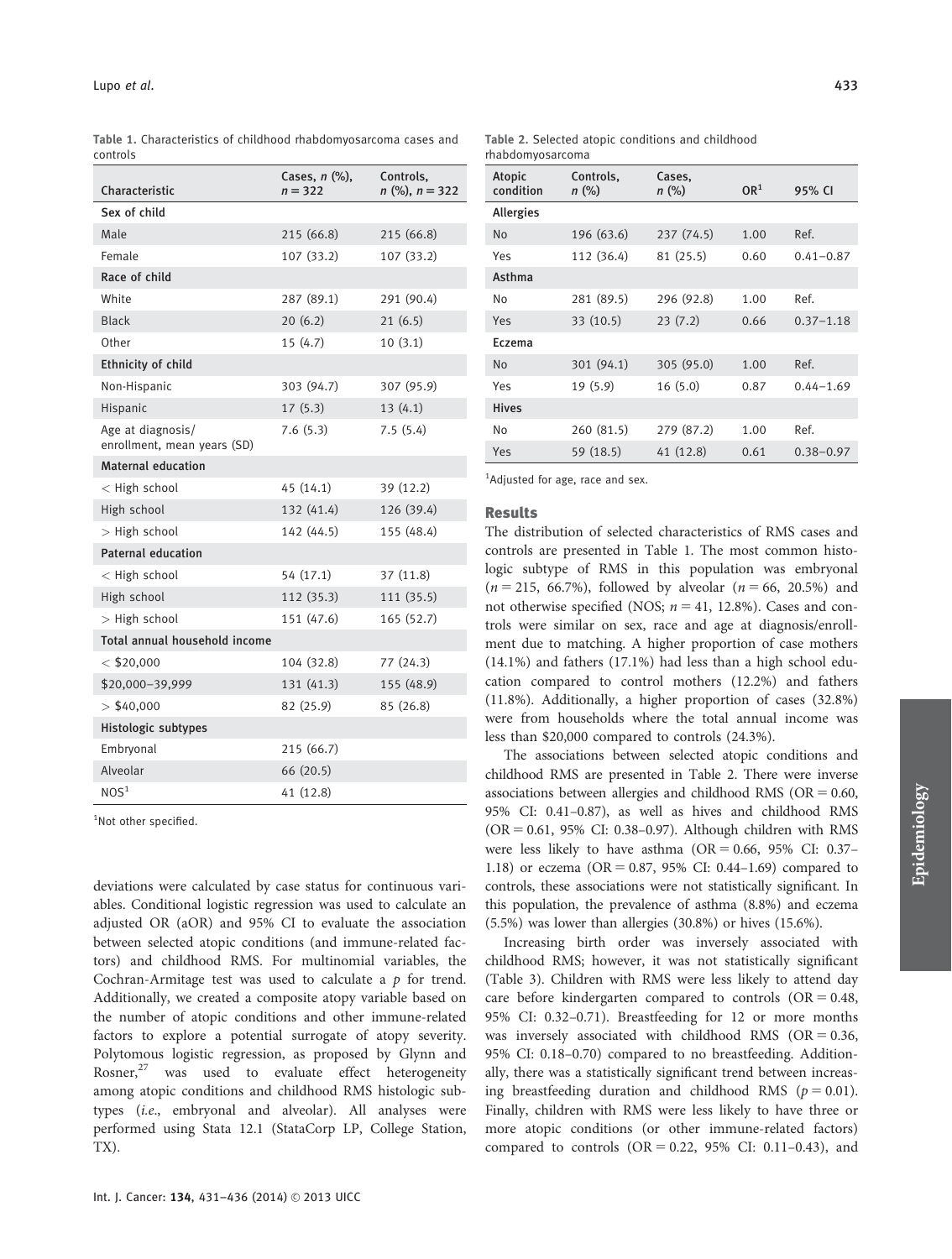Alveolar rhabdo-

|                             | Controls, n (%)                | Cases, $n$ $(\%)$ | OR <sup>1</sup> | 95% CI                    |  |
|-----------------------------|--------------------------------|-------------------|-----------------|---------------------------|--|
| <b>Birth order</b>          |                                |                   |                 |                           |  |
| $\mathbf{1}$                | 138 (43.3)                     | 138 (43.4)        | 1.00            | Ref.                      |  |
| $\overline{2}$              | 101 (31.6)                     | 102 (32.1)        | 0.95            | $0.64 - 1.39$             |  |
| $\geq$ 3                    | 80(25.1)                       | 78 (24.5)         | 0.86            | $0.55 - 1.33$             |  |
|                             |                                |                   |                 | $p$ for<br>trend $= 0.50$ |  |
|                             | Day-care attendance            |                   |                 |                           |  |
| No                          | 145 (45.0)                     | 191 (59.3)        | 1.00            | Ref.                      |  |
| Yes                         | 177 (55.0)                     | 131 (40.7)        | 0.48            | $0.32 - 0.71$             |  |
| <b>Breastfeeding</b>        |                                |                   |                 |                           |  |
| No                          | 142 (44.8)                     | 156 (48.9)        | 1.00            | Ref.                      |  |
| Yes                         | 175 (55.2)                     | 163(51.1)         | 0.79            | $0.54 - 1.14$             |  |
|                             | Breastfeeding duration, months |                   |                 |                           |  |
| $\mathbf 0$                 | 143 (45.1)                     | 163 (50.9)        | 1.00            | Ref.                      |  |
| < 6                         | 78 (24.6)                      | 82 (25.6)         | 0.82            | $0.54 - 1.25$             |  |
| $6 - 12$                    | 52 (16.4)                      | 54 (16.9)         | 0.78            | $0.47 - 1.31$             |  |
| >12                         | 44 (13.9)                      | 21(6.6)           | 0.36            | $0.18 - 0.70$             |  |
|                             |                                |                   |                 | $p$ for<br>trend $= 0.01$ |  |
| Number of atopic conditions |                                |                   |                 |                           |  |
| $\mathbf 0$                 | 32 (9.9)                       | 52(16.1)          | 1.00            | Ref.                      |  |
| $\mathbf{1}$                | 70 (21.8)                      | 104 (32.3)        | 0.70            | $0.39 - 1.26$             |  |
| $\overline{2}$              | 67(20.8)                       | 83 (25.8)         | 0.51            | $0.27 - 0.96$             |  |
| $\geq$ 3                    | 153 (47.5)                     | 83 (25.8)         | 0.22            | $0.11 - 0.43$             |  |
|                             |                                |                   |                 | p for<br>trend $< 0.001$  |  |

Table 3. Factors associated with immune system development, number of atopic conditions and childhood rhabdomyosarcoma

Table 4. Evaluation of effect heterogeneity among selected atopic conditions and childhood rhabdomyosarcoma histologic subtypes

Embryonal rhab-

|                                | $n = 215$       | domyosarcoma,            | myosarcoma,<br>$n = 66$ |               | p for         |  |
|--------------------------------|-----------------|--------------------------|-------------------------|---------------|---------------|--|
| <b>Exposure</b>                | OR <sup>1</sup> | 95% CI                   | OR <sup>1</sup>         | 95% CI        | heterogeneity |  |
| <b>Allergies</b>               |                 |                          |                         |               |               |  |
| <b>No</b>                      | 1.00            | Ref.                     | 1.00                    | Ref.          |               |  |
| Yes                            | 0.60            | $0.40 - 0.89$            | 0.75                    | $0.42 - 1.35$ | 0.53          |  |
| <b>Hives</b>                   |                 |                          |                         |               |               |  |
| No                             | 1.00            | Ref.                     | 1.00                    | Ref.          |               |  |
| Yes                            | 0.66            | $0.40 - 1.09$            | 0.79                    | $0.39 - 1.62$ | 0.63          |  |
| Day-care attendance            |                 |                          |                         |               |               |  |
| <b>No</b>                      | 1.00            | Ref.                     | 1.00                    | Ref.          |               |  |
| Yes                            | 0.64            | $0.45 - 0.90$            | 0.51                    | $0.29 - 0.88$ | 0.59          |  |
| Breastfeeding duration, months |                 |                          |                         |               |               |  |
| $\Omega$                       | 1.00            | Ref.                     | 1.00                    | Ref.          |               |  |
| < 6                            |                 | $0.90 \quad 0.58 - 1.40$ | 0.88                    | $0.45 - 1.71$ |               |  |
| $6 - 12$                       | 0.88            | $0.53 - 1.47$            | 0.63                    | $0.26 - 1.54$ |               |  |
| >12                            | 0.38            | $0.19 - 0.74$            | 0.43                    | $0.14 - 1.31$ | 0.65          |  |
| Number of atopic conditions    |                 |                          |                         |               |               |  |
| $\overline{0}$                 | 1.00            | Ref.                     | 1.00                    | Ref.          |               |  |
| $\mathbf{1}$                   | 1.02            | $0.54 - 1.90$            | 0.92                    | $0.39 - 2.20$ |               |  |
| $\overline{2}$                 | 0.70            | $0.36 - 1.35$            | 0.80                    | $0.32 - 1.98$ |               |  |
| $\geq$ 3                       | 0.32            | $0.17 - 0.60$            | 0.37                    | $0.15 - 0.95$ | 0.90          |  |

<sup>1</sup>Adjusted for age, race and sex.

risk of childhood RMS. Although other atopic conditions (e.g., asthma and eczema) were not significantly associated with childhood RMS, the direction of the association was consistent (i.e., there was an inverse association between these conditions and childhood RMS). Additionally, these conditions were not as prevalent as the other factors evaluated in our study population.

To our knowledge, this is the first assessment of atopic conditions and childhood RMS. One previous study did indicate that childhood RMS cases had fewer immunizations than controls, $28$  which is in keeping with a potential role of immunity on disease risk. Although little work has been done evaluating atopic conditions and childhood RMS, this question has been explored for other childhood malignancies. Specifically, in a meta-analysis of atopy and childhood ALL, Linabery et al.<sup>13</sup> reported the following: atopy or allergies (summary  $OR = 0.69$ , 95% CI: 0.54-0.89); asthma (summary  $OR = 0.79$ , 95% CI: 0.61-1.02); hay fever (summary  $OR = 0.55$ , 95% CI: 0.46–0.55) and eczema (summary  $OR = 0.74$ , 95% CI: 0.58–0.96). These inverse associations are in keeping with our results. Additionally, investigators have reported inverse associations between childhood ALL and day-care attendance,<sup>15</sup> breastfeeding<sup>16,24</sup> and birth order.<sup>17</sup> Interestingly, childhood ALL and RMS seem to have other

<sup>1</sup>Adjusted for age, race, sex, household income, maternal and paternal education.

there was a statistically significant trend with increasing exposure to atopic conditions ( $p < 0.001$ ).

Results for our analysis exploring effect heterogeneity among these atopic conditions and RMS histologic subtypes (i.e., differing exposure effects by subtypes) are presented in Table 4. None of the atopic conditions or risk factors for atopic conditions displayed significant heterogeneity between embryonal and alveolar RMS (those subtypes that were NOS were not included due to potential within-group heterogeneity). Specifically, the  $p$  for heterogeneity was  $>0.52$  for all exposures.

## **Discussion**

In our study, several atopic conditions and factors associated with immune system development were inversely associated with childhood RMS including: allergies, hives, day-care attendance and breastfeeding for 12 or more months. Additionally, increasing number of atopic conditions (a potential surrogate of atopy severity) was associated with a decreasing

Epidemiology

Epidemiology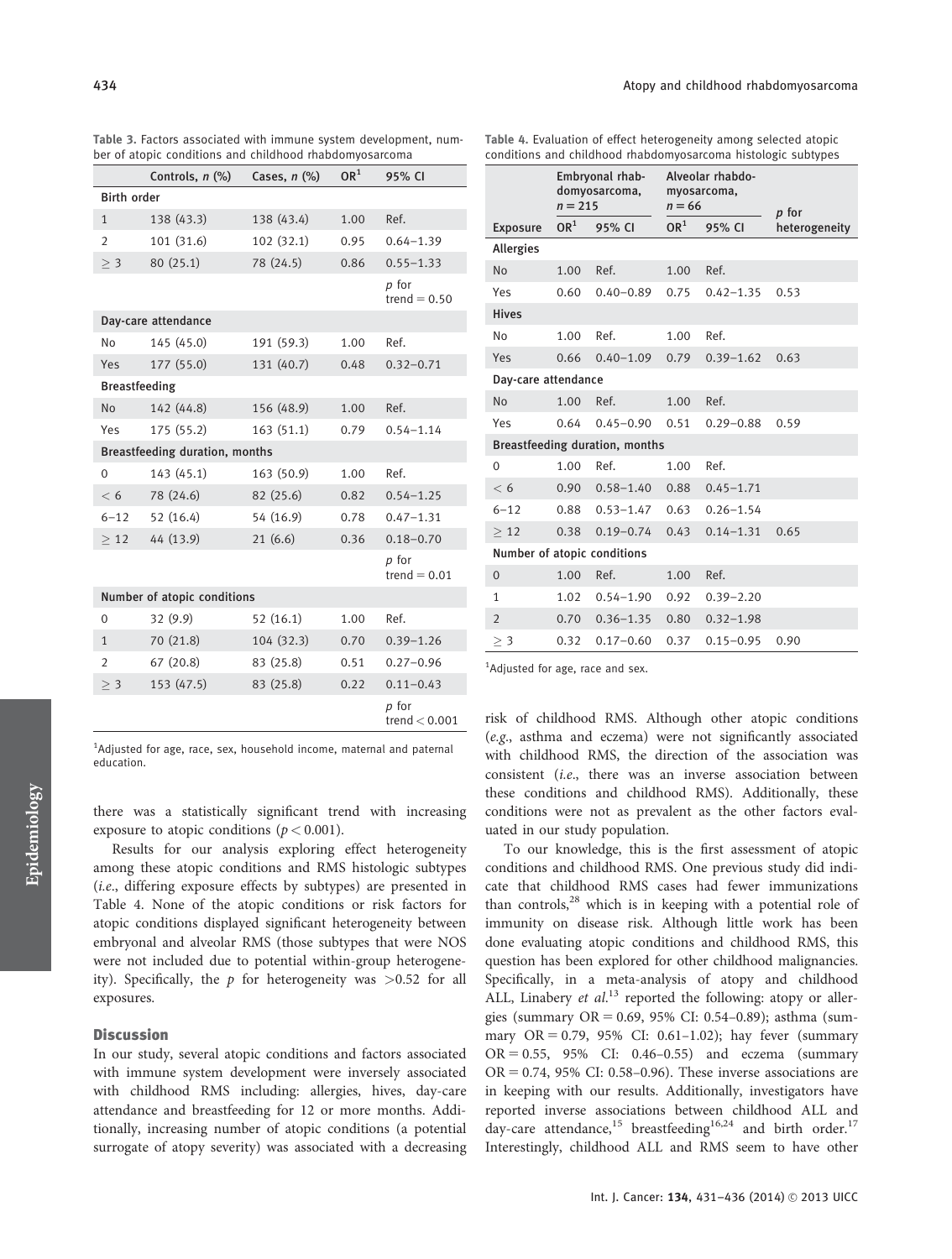risk factors in common including being born large for gestational age,  $9,19$  neurofibromatosis Type  $1,10,20$  having a congenital malformation<sup>10,21</sup> and prenatal X-ray exposure.<sup>7,18</sup>

The immune surveillance theory (i.e., prophylaxis theory) is commonly used to explain the inverse associations that have been reported for atopic conditions and other childhood cancers, including ALL.<sup>13,14,29</sup> According to this line of evidence, an atopic immune response may offer an advantage by destroying tumor cells as they arise, or by eliminating carcinogenic exposures.14,22,30 Although the biology behind the immune surveillance theory is not firmly established, there is evidence that T helper Type 2 (Th2) cytokines, which play an important role in the pathophysiology of allergic diseases, may have a role in antitumor immunity.<sup>31</sup> Specifically, Th<sub>2</sub> cytokines are involved in tumor surveillance by recruiting and activating eosinophils, macrophages, Type  $2$  CD8+ T cells, and natural killer cells, all of which may attack tumor cells. Other cytokines derived from Th2 cells also have antitumor properties. For instance, tumor necrosis factor  $\alpha$ (TNF  $\alpha$ ) has a direct antitumor cytotoxic effect.<sup>32</sup> Additionally, interleukin  $(IL)$  -4 may inhibit angiogenesis, and IL-10 may reduce inflammation-associated carcinogenesis. Other potential mechanisms underlying the immune surveillance theory include: (i) diminished B-cell response resulting from IgE binding to its lower affinity receptor (CD23) and preventing release of soluble CD23 and (ii) reduced Type 17 helper  $T$  cell cytokine secretion in persons with allergies.<sup>33</sup> Although an exact mechanism by which atopic conditions may be protective against childhood RMS is unknown, the immune surveillance theory is a plausible candidate.

Our study must be considered in the light of certain limitations. As with any case-control study, there is the potential for recall bias. In other words, it is possible that mothers of case children may differentially report exposures or health histories. In relation to allergies, some have speculated that mothers of controls may be more likely to report a history of allergies compared to mothers of cases because case mothers may minimize the importance of other health conditions in the presence of their child's cancer diagnosis.<sup>33</sup> However, it is also possible that the opposite may occur, whereby case mothers are more likely to accurately report a history of health conditions. It is impossible to determine if recall bias played a role in this assessment; however, our results are consistent with previous reports of allergy and cancer.<sup>13,14</sup> Although we adjusted for household income and parental education, there may be residual confounding due to socioeconomic status, as these factors are associated with atopic conditions and also appear to differ between RMS cases and controls in our population.<sup>23,25,34,35</sup> Additionally, as the prevalence of atopic conditions has changed over time, this may limit the interpretation of these results due to the age of the study.<sup>25,36</sup> We were not able to evaluate associations by tumor site or chromosomal translocation status, but we did assess effect heterogeneity by histologic subtypes (i.e., embryonal and alveolar). $3$  This enabled us to evaluate differing effects of these exposures on disease risk by subtype. Although this is a relatively older study, with dates of diagnosis and enrollment from April 1982 to July 1988, parents were interviewed at the time of diagnosis (or enrollment for controls).<sup>7,8,10</sup> Furthermore, this is the largest case-control study of childhood RMS, which is an important consideration as very little is known about the epidemiologic characteristics of this malignancy.

In conclusion, our findings suggest that allergies, atopy and risk factors for atopic conditions are inversely associated with childhood RMS. These findings are consistent with the association between allergies and childhood ALL and is supported by the immune surveillance theory. As several of these characteristics are more broadly related to immune system development, these findings point towards a possible role of immunity in the etiology of RMS. To our knowledge, this is the first assessment of its kind in the largest case-control study of childhood RMS; however, these findings must be validated in an independent population. Furthermore, additional work is needed to characterize the biological basis of this association. Future studies evaluating genetic and epigenetic profiles associated with allergies and atopy may be important in disentangling these effects. Additionally, novel study designs and methodologies are needed to evaluate these questions. Ultimately, we hope that the identification of risk factors for childhood RMS will lead to new cancer prevention strategies.

### Acknowledgements

This work was supported by U.S. National Cancer Institute grants, CA24507, CA30318, CA30969, CA29139, and CA13539, and in part by Kurt Groten Family Research Scholars Award (P.J. Lupo).

### References

- 1. Li J, Thompson TD, Miller JW, et al. Cancer incidence among children and adolescents in the United States, 2001–2003. Pediatrics 2008;121: e1470–7.
- 2. Gurney JG, Young JL, Jr, Roffers SD, et al. Soft tissue sarcomas. In: Ries LAG, Smith MA, Gurney JG, Linet M, Tamra T, Young JL, Bunin GR, eds. Cancer incidence and survival among children and adolescents: United States SEER Program 1975–1995: National Cancer Institute SEER Program. NIH Pub. No. 99- 4649, 1999.
- 3. Hawkins DS, Spunt SL, Skapek SX. Children's Oncology Group's 2013 blueprint for research: soft tissue sarcomas. Pediatr Blood Cancer 2013; 60:1001–8.
- 4. Newton WA, Jr, Gehan EA, Webber BL, et al. Classification of rhabdomyosarcomas and related sarcomas. Pathologic aspects and proposal for a new classification—an Intergroup Rhabdomyosarcoma Study. Cancer 1995;76:1073–85.
- 5. Barr FG. Gene fusions involving PAX and FOX family members in alveolar rhabdomyosarcoma. Oncogene 2001;20:5736–46.
- 6. Williamson D, Missiaglia E, de Reynies A, et al. Fusion gene-negative alveolar rhabdomyosarcoma is clinically and molecularly indistinguishable from embryonal rhabdomyosarcoma. J Clin Oncol 2010;28:2151–8.
- 7. Grufferman S, Ruymann F, Ognjanovic S, et al. Prenatal X-ray exposure and rhabdomyosarcoma in children: a report from the children's oncology group. Cancer Epidemiol Biomarkers Prev 2009; 18:1271–6.
- 8. Grufferman S, Schwartz AG, Ruymann FB, et al. Parents' use of cocaine and marijuana and

Epidemiology

Epidemiology